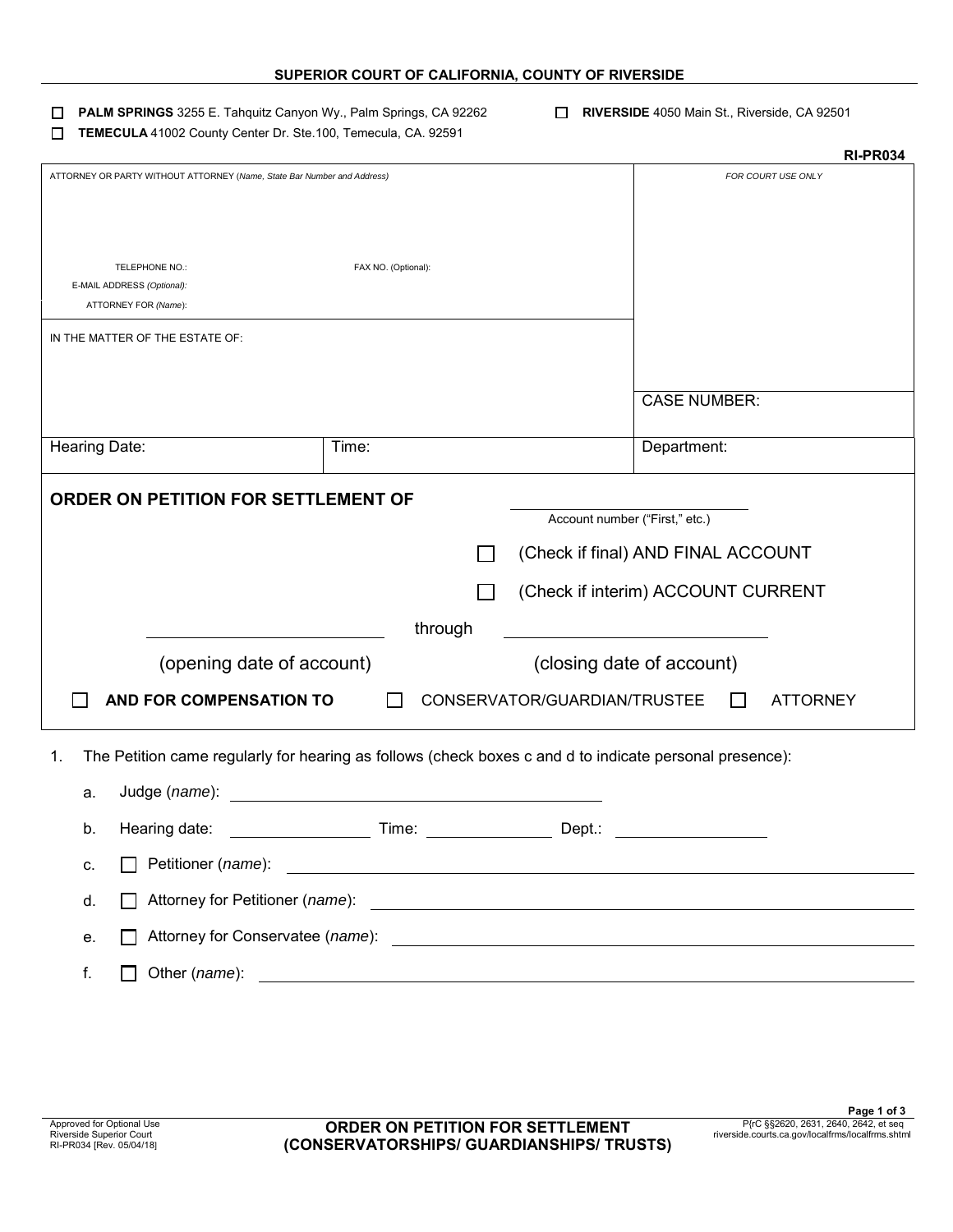|     | IN THE MATTER OF:                                                                                                                                                                                                                               | <b>CASE NUMBER:</b>                         |
|-----|-------------------------------------------------------------------------------------------------------------------------------------------------------------------------------------------------------------------------------------------------|---------------------------------------------|
|     | The court finds:                                                                                                                                                                                                                                |                                             |
| 2.  | All notices have been given as required by law.                                                                                                                                                                                                 |                                             |
| 3.  | The account is full, true and correct as filed                                                                                                                                                                                                  | except as indicated in attachment 3.        |
| 4.  | This is an account current. The total property on hand at the close of this account period is<br>a.<br>$\overline{\phantom{a}}$ is cash.<br>of which<br>\$                                                                                      | \$                                          |
|     | b.<br>This is a final account. The total property on hand at the close of this account period is specified on<br>attachments $GC-400(E)(1)$ and (2).                                                                                            |                                             |
|     | It is ordered that:                                                                                                                                                                                                                             |                                             |
| 5.  | The account of the Petitioner is approved $\Box$ subject to a surcharge of $\Diamond$<br>at the legal rate provided in CCP 685.010 from (date):                                                                                                 | plus interest                               |
| 6.  | All acts of the Petitioner shown in the account and report are approved                                                                                                                                                                         | $\Box$ except as indicated in Attachment 3. |
| 7.  | Bond is<br>sufficient<br>$\Box$ increased by<br>$\perp$<br>\$<br>$\Box$ waived under Probate Code § 2323 $\Box$ not required because the trustee/guardian/conservator of the estate is a<br>corporate fiduciary or an exempt government agency. | decreased by<br>\$                          |
| 8.  | Petitioner is directed to pay Petitioner from estate funds the sum of                                                                                                                                                                           |                                             |
|     | services rendered during the period of the account.                                                                                                                                                                                             |                                             |
|     | Petitioner is also authorized to make periodic payments of<br>\$.<br>from the end date of this account to Petitioner for services rendered.                                                                                                     | per month for up to 24 months               |
| 9.  | For legal services rendered by Petitioner's Attorney (name):<br>during the period of this account, the petitioner is directed to do the following:                                                                                              |                                             |
|     | Pay Petitioner's Attorney from estate funds in the sum of \$                                                                                                                                                                                    |                                             |
|     | Pay Petitioner from estate funds the sum of<br>advanced.                                                                                                                                                                                        | as reimbursement for attorney fees          |
| 10. | Petitioner is directed to pay from estate funds the sum of<br>Petitioner's attorney (name):<br>as reimbursement for costs advanced.                                                                                                             | Petitioner<br>$\int$<br>to                  |
| 11. | Other orders as specified in attachment 11 are granted.                                                                                                                                                                                         |                                             |
| 12. | After payments directed in this order, the estate will be entirely exhausted.                                                                                                                                                                   |                                             |